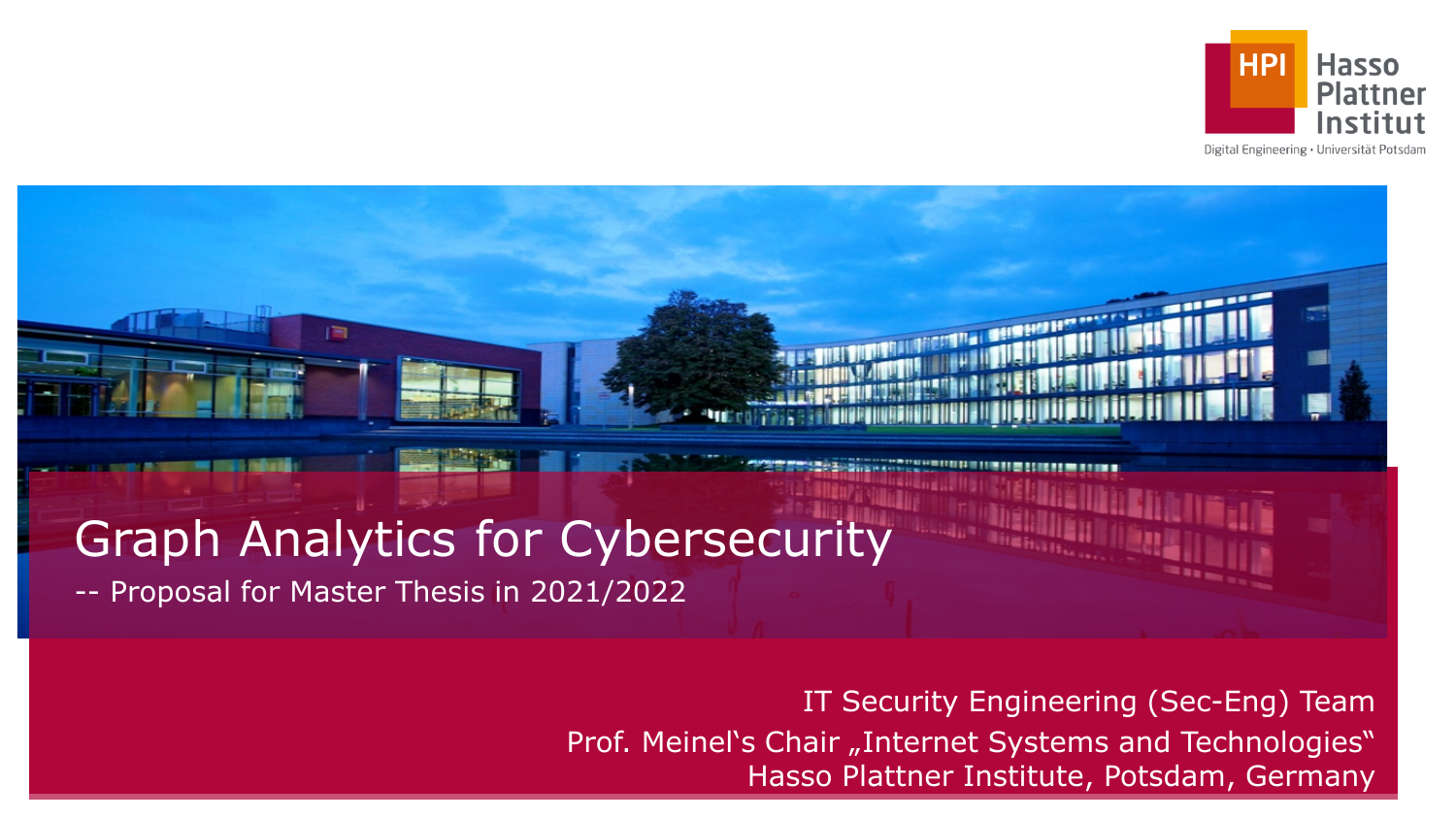### **Motivation**



- To Model as much as possible Security-relevant Data into Graph, e.g., Attack Graph, CTI Knowledge Graph, etc.
	- $\Box$  Environmental (infrastructure) data: networks, hosts, applications, users, ...
	- □ CTI/OSINT: e.g., vulnerabilities, weaknesses, attack Techniques and Tactics, IOCs, ...
	- □ Runtime data: alerts, logs, traffics, memory snapshots, process lists, ...



**Attack Graph and Graph Analytics for Cybersecurity | MT2021-22 | Sec-Eng@HPI**

- To Establish effective **Graph Analytics** for Threat Detection/Hunting:
	- □ Graph-based Reasoning, Partitioning, Clustering, Machine Learning, Outlier/Anomaly Detection, ......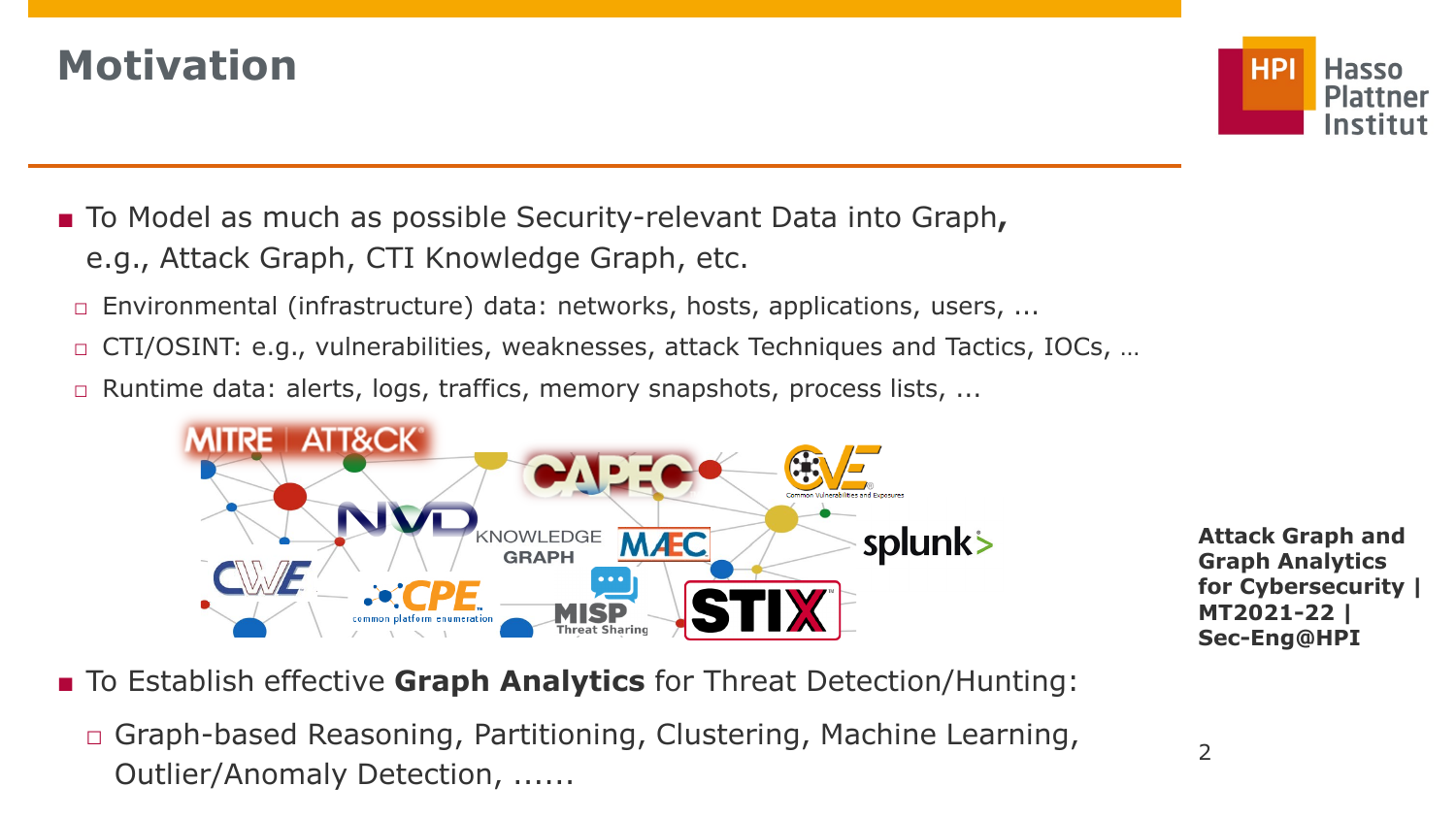

- study and evaluate the **state-of-the-art theories and practices** of Graph Modeling & Analytics;
- investigate and **showcase** the feasibilities and benefits to apply Graph Modeling & Analytics in the domain of cybersecurity;
- propose and conceptualize methods to **enhance existing cybersecurity solutions** (e.g., some mainstreaming SIEM systems) using new graph modeling & analytics techniques

**Attack Graph and Graph Analytics for Cybersecurity | MT2021-22 | Sec-Eng@HPI**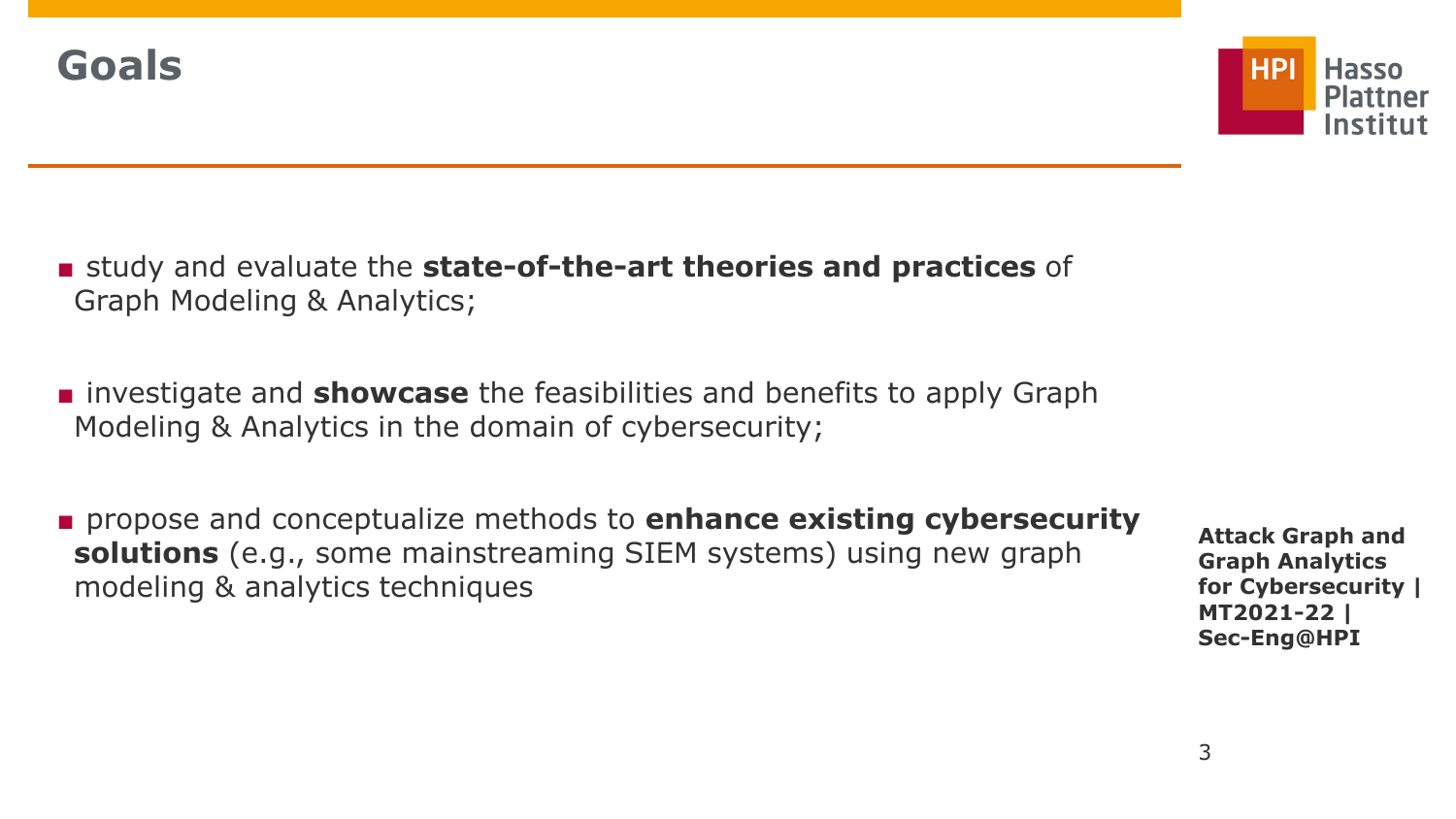### **Research Topics**

■ Topic 1: **Attack Graph** and Graph modeling of security relevant data  $\Box$  Newly available data sources □ Graph representation of heterogeneous data

□ Efficient Graph construction

- Topic 2: Recent advancements on **graph theories and techniques**
- $\Box$  Graph-based data structures and Graph specific algorithms
- □ Graph data engineering: database, operations, visualization, SIEM builtin Graph capabilities, ...
- Topic 3: **Graph analytics for advanced threat detection**  $\Box$  reasoning, correlations, partition, mining,.... □ performance, scalability, ...





**Attack Graph and Graph Analytics for Cybersecurity | MT2021-22 | Sec-Eng@HPI**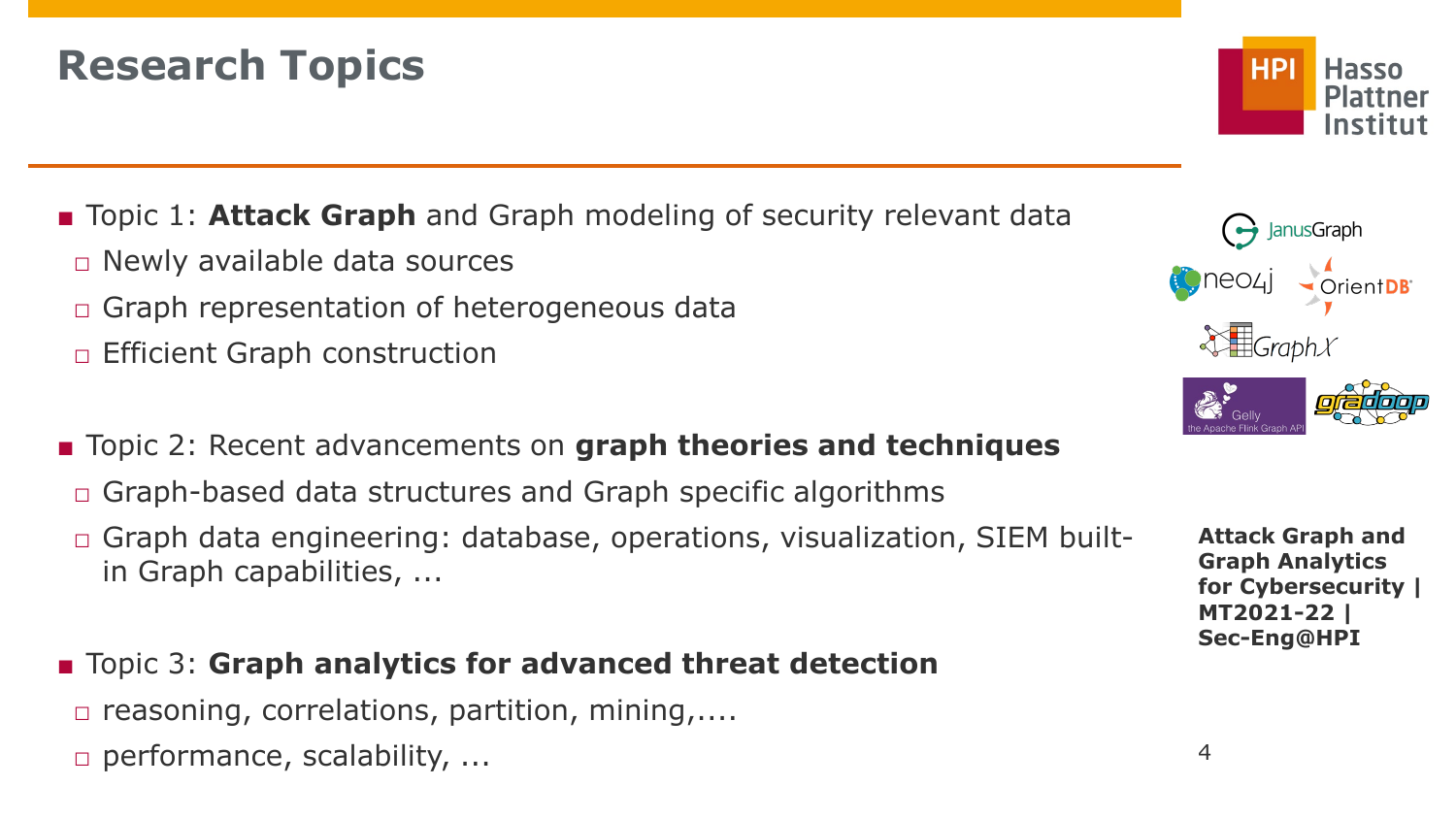## **Organization**



#### ■ Requirements:

- □ M.Sc. Programs: **Cybersecurity**, IT Systems Eng., or Data Eng.
- □ (**Expected**) knowledge and experiences/skills on
	- Network/System/Application security, IT/Security operations and management, (Big) Data science and engineering, etc.
- Deliverables:
- $\neg$  Master Thesis
- □ running prototype
- □ Scientific publications on international conferences/journals (**expected**)

■ Supervision:

- □ Sec-Eng@HPI: Dr. Feng Cheng, Pejman Najafi
- □ Cybersecurity/Data Engineering experts from our project partners

**Attack Graph and Graph Analytics for Cybersecurity | MT2021-22 | Sec-Eng@HPI**

5